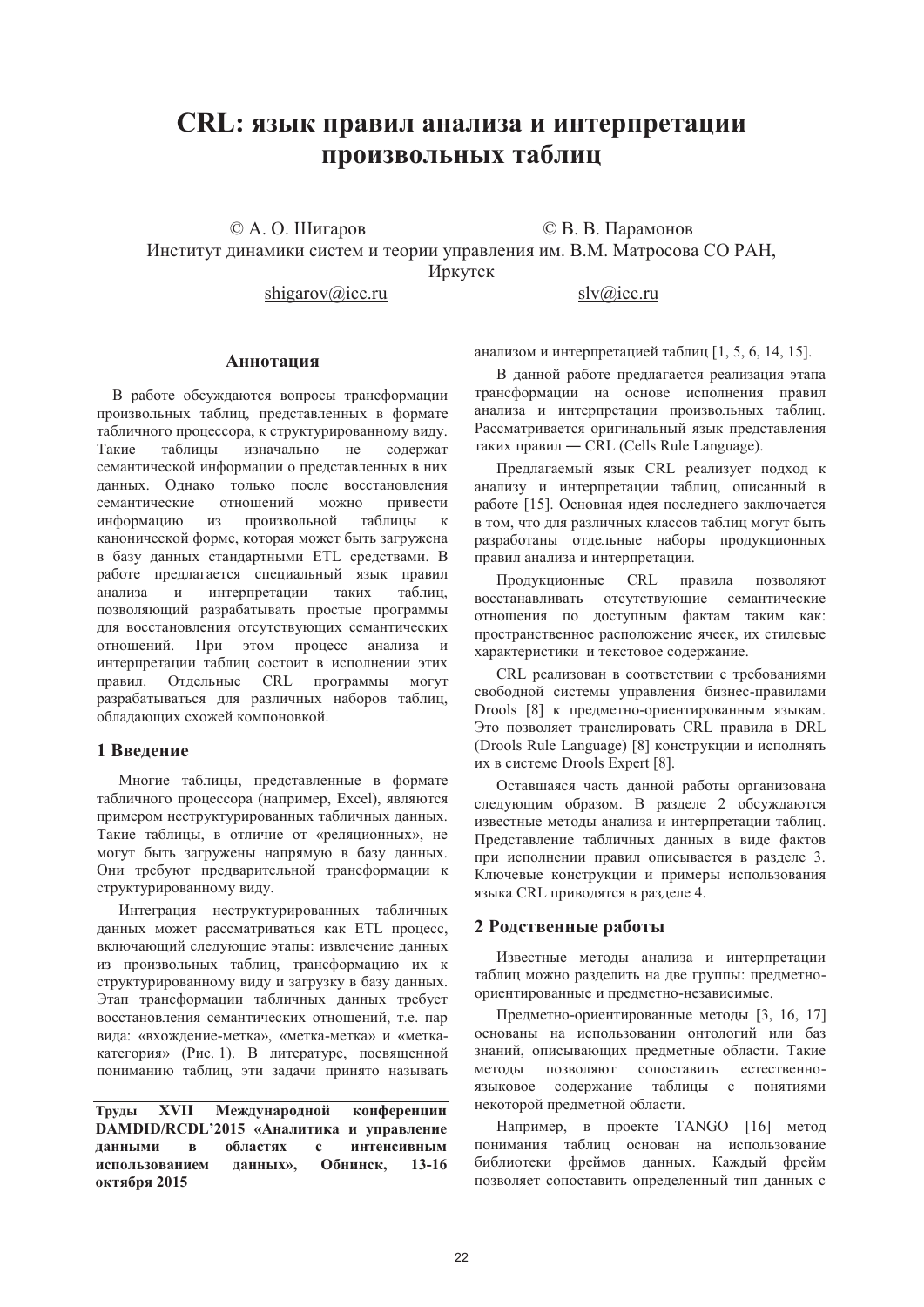табличными атрибутами и данными, используя регулярные выражения, словари и открытые ресурсы (например, WordNet). Embley и др. [3] используют для анализа таблиц онтологии, включающие дополнительно наборы фреймов данных по аналогии с работой Tijerino и др. [16]. Фреймы позволяют связать содержание таблиц с Wang объектами онтологии.  $\overline{M}$ Дp.  $[17]$ рассматривают проблему понимания веб таблиц как ассоциирование их содержания с понятиями, представленными в базе знаний PROBASE.

Перечисленные методы понимания таблиц [4, 17, 18] преимущественно используют предметные знания о естественно-языковом содержании таблиц. На практике этого не всегда достаточно, для более точного и полного извлечения информации из таблицы часто также требуется анализ пространственной и стилевой информации.

Предметно-независимые методы [2, 4, 10-13], вместо применения внешних знаний о предметной области, основаны на анализе и интерпретации пространственной, стилевой и содержательной информацию из таблиц.

Например, метод Gatterbauer и др. [4] основан на исключительно пространственной анализе  $\overline{M}$ стилевой информации в формате CSS2. При этом используется различные предположения о структуре и стиле нескольких наиболее общих типов HTML таблиц. Также Pivk и др. [12, 13] предлагают систему **TARTAR** методологию лпя автоматизации трансформации HTML таблиц в структурированную форму (семантические фреймы). Методология TARTAR основана на эвристиках о структуре и содержании таблиц 3-х распространенных типов. Kim и др. [10] используют анализ пространственной, стилевой и естественноязыковой информации из веб таблиц, основываясь на встроенных правилах и регулярных выражениях для 5-и типов таблиц. В недавних работах Embley и Nagy [2, 11] приводится метод трансформации веб (HTML) таблиц в реляционную базу данных. Используя исключительно анализ структуры таблицы, они группируют атрибуты в категории, без привязки к доменам реляционной базы данных или понятиям предметной области. Метод [2, 11] основан на нескольких достаточно общих встроенных в алгоритмы предположениях  $\overline{0}$ структуре сводных таблиц.

Перечисленные предметно-независимые методы понимания таблиц основаны на использовании ограниченного набора предположений о структурах, стилях и содержании некоторых типов таблиц. Эти предположения встроены в предлагаемые ими алгоритмы и ограничивают классы таблиц, которые **MOLAL** анализироваться  $\mathbf{M}$ интерпретироваться данными методами с высокой точностью и полнотой.

По сравнению с известными методами, наш подход позволяет разделить предположения о таблицах на две части: базовые и программируемые. Базовые предположения встроены в алгоритмы и структуры данных, и общую модель таблиц. Они разделе  $3.$ Программируемые описаны  $\mathbf{B}$ предположения записываются на языке CRL или DRL. Они собираются в отдельные базы знаний, предназначенные для обработки различных классов (типов) таблиц.

Кроме того, язык CRL позволяет использовать предметно-ориентированную информацию, как представленную в виде формальных описаний категорий (доменов) на языке YAML, так и предметно-независимую о структуре, графическом оформлении, и содержании таблиц.

#### 3 Представление табличных данных



Рис. 1. Вхождения, метки, категории и их связи внутри таблицы.

При описании табличных данных мы опираемся терминологически на абстрактную модель таблицы, предлагаемую в работе [18], заимствуя термины: «вхождение», «метка» и «категория». Вхождение является значением ланных, представленным в некоторой таблице. Каждое значение описывается одной или несколькими метками, которые могут быть представлены заголовками таблицы, сносками, названием таблицы, а также информацией, в контексте. Каждая содержащейся метка принадлежит только одной категории (домену). Метки могут организовывать иерархию в виде ориентированного дерева. При этом метки. организованные в одном дереве, ЛОЛЖНЫ принадлежать одной категории. Каждое вхождение может быть ассоциировано только с одной меткой в каждой категории. Рассматриваемые понятия иллюстрируются на Рис. 1.

В процессе исполнения CRL правил исходная и восстанавливаемая табличная информация должна быть представлена в виде фактов. В рабочей памяти системы исполнения CRL правил могут быть представлены факты одного из четырех типов: ячейки, вхождения, метки и категории.

Ячейка (cell) - основная структура, предназначенная для представления исходных табличных данных, извлеченных из некоторой ячейки таблицы. Каждый факт, представляющий ячейку, имеет следующие характеристики, доступные через соответствующие поля (выделенные здесь моноширинным шрифтом):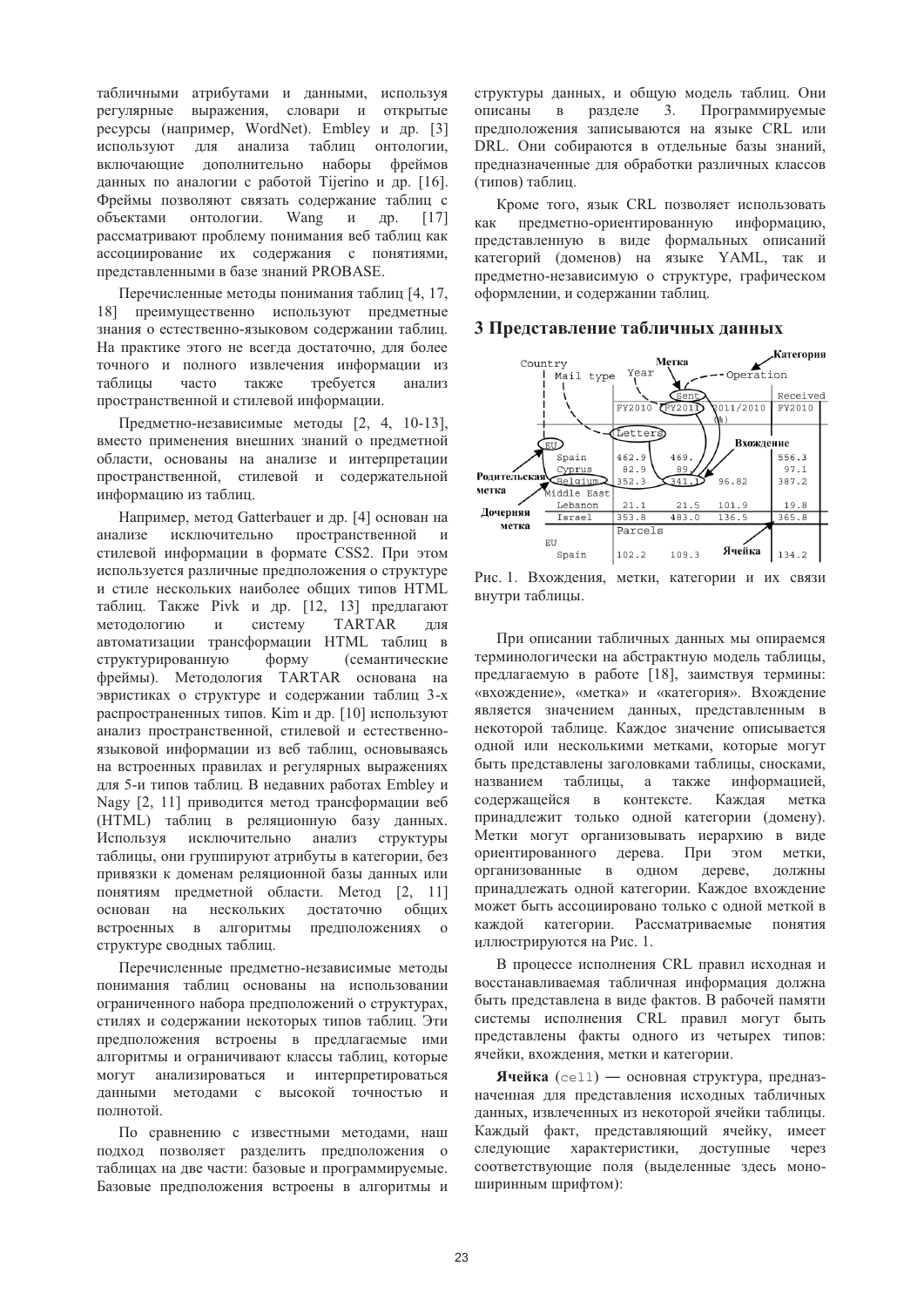- 1. координаты: c1 левый и cr правый столбец, rt - верхняя и rb - нижняя строка;
- 2. стилевые настройки style, основные из которых: font - шрифт, horzAlignment горизонтальное и vertAlignment - вертикальное выравнивание, цвета fgColor переднего и bgColor - заднего плана, типы и цвета четырех границ (leftBorder - левой, topBorder - BepxHen, rightBorder верхней, и bottomBorder — верхней);
- 3. text текстовое содержание, и indent отступ (количество пробелов в начале текста);
- 4. упорядоченные наборы: entries вхождений и labels - меток, порожденных из данной ячейки

Вхождение (entry), данная структура служит для представления значений данных и состоит из следующих полей: value - строковое значение; cell - ссылка на ячейку его происхождения; labels — набор ассоциированных с ним меток.

Метка (label) — структура, представляющая метки, включает следующие поля: value строковое значение; если метка сгенерирована из ячейки, то cell - ссылка на неё; category ссылка на категорию, которой принадлежит данная метка; в случае наличия иерархии меток, parent соответствующая родительская метка, children набор её дочерних меток.

Категория (category) обеспечивает представление фактов, описывающих категории с помощью следующих полей: name - имя категории; labels - набор принадлежащих ей меток.

Представленные структуры реализованы как Java классы в соответствии с соглашениями JavaBeans [8]. Это позволяет использовать их для представления табличных данных как фактов в любой системе исполнения правил, реализующей спецификацию «JSR 94: Java Rule Engine API» [10]. При этом каждый факт является экземпляром одного из этих классов.

# 4 CRL правила

CRL правила являются продукционными. Их левая часть содержит условия, накладываемые на известные факты, а правая — следствия, изменяющие состав таблицы и восстанавливающие семантические отношения её элементов.

В данной работе рассматриваются только ключевые конструкции CRL правил. Полная спецификация этого языка, определенная как набор отображений из CRL предложений в DRL конструкции, доступна  $\overline{10}$ адресу: http://cells.icc.ru/pub/crl.

#### 4.1 Условия

Условия записываются в левой части правил и позволяют выбирать из рабочей памяти ячейки. вхождения, метки и категории с заданными

ограничениями. Условие обязательно включает одно из следующих ключевых слов: cell, entry, label или category, определяющих тип фактов соответственно: ячейки, вхождения, метки или категории, за которым следует имя переменной, предваряемое стартовым символом '\$'. Созданная переменная может использоваться в других условиях и следствиях, как ссылка на выбранные факты. После этого могут быть перечислены ограничения, накладываемые на запрашиваемые факты. Они отделяются от обязательной части условия знаком двоеточия ": Любое ограничение выражением, вычисление которого является приводит к значению булевского типа данных («истина» или «ложь»). Ограничения следуют синтаксису языка выражения MVEL. Они отделяются друг от друга с помощью запятой ',', интерпретируется как логическая которая конъюнкция. Синтаксис условий представлен ниже:

cell Scell : constraints entry \$entry : constraints label \$label : constraints category \$category : constraints

В демонстрируемых здесь и далее CRL конструкциях и примерах CRL правил, ключевые слова выделены полужирным шрифтом, а имена переменных курсивом.

#### 4.2 Слелствия

Разделение ячеек. В основном, разделять объединенную ячейку необходимо в том случае, когда она содержит вхождения, имеющие одинаковое значение, но при этом связанные с разными метками. Восстановление таких связей на основе анализа декомпозиции таблицы может быть упрощено благодаря предварительному разделению полобных ячеек.

Данная операция позволяет разделить любую объединенную ячейку  $\zeta$ cell, состоящую из *n* плиток, на *п* ячеек, каждая из которых полностью повторяет eë содержание  $\,$   $\,$   $\,$   $\,$ стилевые характеристики:

#### split \$cell

Координаты формируемой і ячейки вычисляются по і плитке исходной ячейки. Все ячейки, полученные в результате такого разделения, вносятся в рабочую память, в то время как, исходная объединенная ячейка удаляется из неё.



Рис. 2. Объединенные (а) и разлеленные (б) ячейки.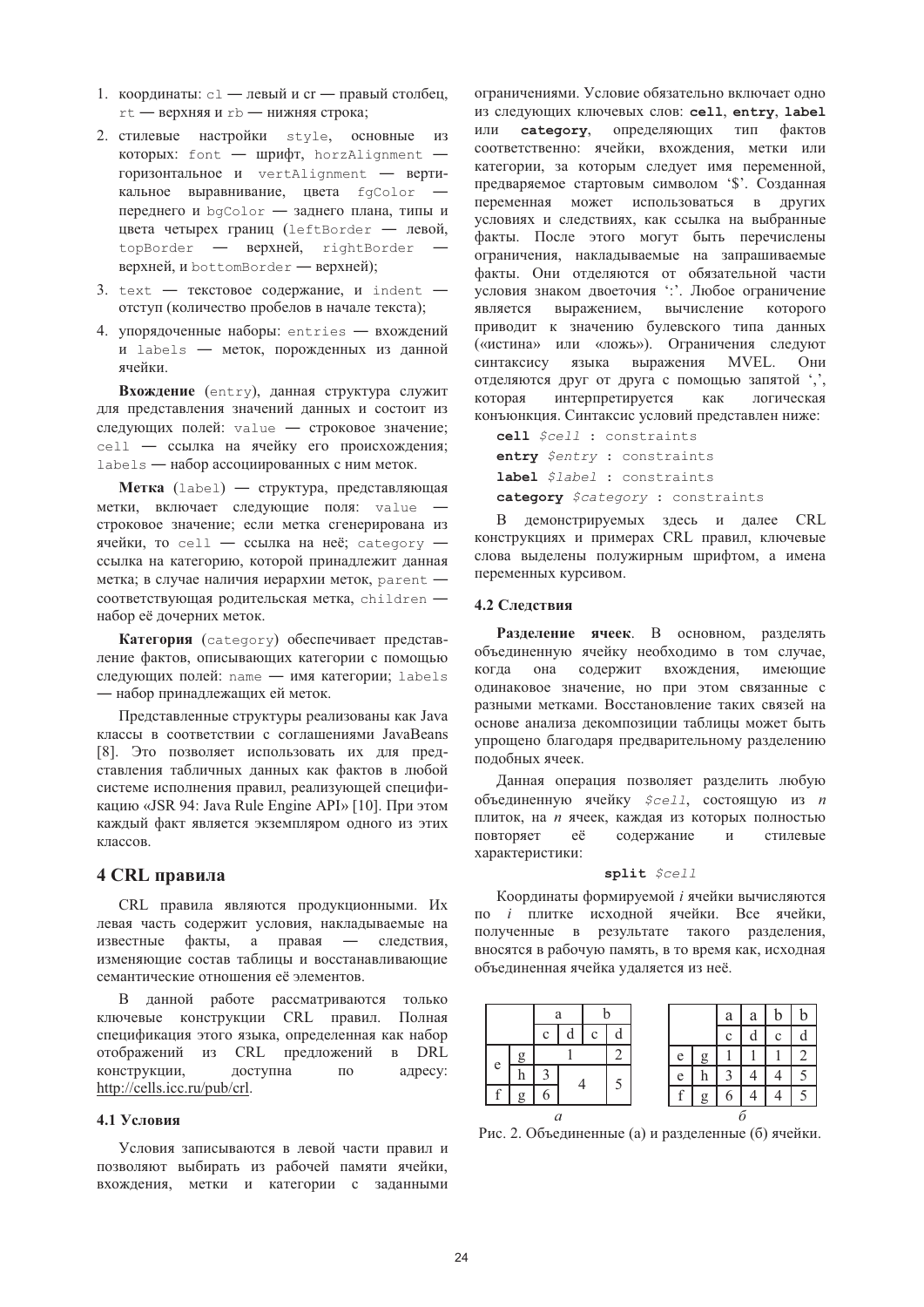Следующее CRL правило позволяет разделить все непустые объединенные ячейки (Рис. 2, а). В результате таблицы будут иметь вид, показанный на Рис. 2, б:

when cell  $\circ c$ : cl!=cr || rt!=rb, !blank then split  $\zeta_C$ 

Объединение ячеек. Некоторые таблицы могут содержать ошибочно разделённые ячейки. Серия пустых ячеек часто может неявно повторять содержание некоторой непустой ячейки. В таких случаях, можно восстановить объединённые ячейки для унификации структуры таблиц и расширения класса таблиц, описываемого одним набором CRL правил.

Выполнение данной операции состоит в объединении двух соседних ячеек \$cell1 и \$cell2, с одной общей стороной, в одну:

merge  $$cell1 \rightarrow $cell2$ 

В результате, для адресата  $\zeta$ cell2 вычисляются новые координаты с помощью аргумента  $$cell1$ так, чтобы охватить обе ячейки. Остальные характеристики объединенной ячейки  $$cell2$  не меняются, но ячейка Scell1 удаляется из модели обрабатываемой таблицы и рабочей памяти.

Маркировка ячеек. Данная операция привязывает к ячейке Scell некоторую отметку  $\ell$ та г $k$  — слово со стартовым символом ' $(\widehat{a})$ '.

set mark @mark -> \$cell

Маркировка ячеек позволяет упростить правила. сделать их запись более ясной и выразительной, в тех случаях, когда возможно разделить ячейки обрабатываемой таблицы на некоторые наборы и интерпретировать их далее различными цепочками правил.

Обычная практика состоит в том, чтобы сопоставить общие отметки тем ячейкам, которые выполняют одинаковую функцию или принадлежат одному региону внутри таблицы. Например, если таблица состоит из таких регионов как «шапка», «боковик» и «тело», тогда ячейкам в зависимости от их расположения в этих регионах могут быть сопоставлены следующие отметки соответственно: Chead, Cstub и Cbody. Использование этих отметок в левых частях последующих правил позволяет заменить наборы ограничений, необходимые для определения соответствующих регионов ячеек.

Например, в таблинах полобных Рис. 2. ячейки целесообразно разделить на три части: данные ('1',...,'6'), заголовки столбцов ('a',...,'d') и строк ('e',...,'h'), в зависимости от их расположения относительно пустой ячейки в верхнем левом углу. Так, следующее CRL правило сопоставляет каждой ячейки  $\zeta c$ , расположенной под пустым верхним \$corner, отметку - слово левым углом @RowHeading, описывающее роль этой ячейки, как заголовок строки:

when

```
cell $corner : cl == 1, rt == 1, blank
```
cell \$c : rt>\$corner.rb, cr<=\$corner.cr then mark @RowHeading  $\rightarrow$  \$c

Созлание вхождений и меток. Эти операции обеспечивают создание вхождений и меток на основе некоторой ячейки  $\zeta$ cell. При этом в следующей форме значения вхождения и метки задаются аргументами - строковыми выражениями entry value M label value coorBeTCTBeHHO:

new entry entry value -> \$cell new label label value -> \$cell

В том случае, когда значение создаваемого вхождения или метки эквивалентно содержанию ячейки \$cell, может использоваться сокращенная безаргументная форма:

```
new entry $cell
new label $cell
```
В результате, созданные вхождения и метки добавляются в обрабатываемую таблицу и рабочую память системы исполнения правил. При этом они и ячейка их происхождения содержат взаимные ссылки друг на друга. Последнее обеспечивает взаимный доступ между ними в дальнейшем процессе исполнения правил.

Далее показаны примеры создания вхождений и меток из текстового содержания ячеек. Следующее CRL правило, демонстрирует создание вхождений. Часто, вхождения являются числами. В условии правила, показанного ниже, выбираются все ячейки, которых удовлетворяет текст регулярному выражению «\d+» (одна или несколько цифр). Для этого используется DRL оператор matches. В правой части для каждой из них порождается вхождение:

when cell  $\sqrt{5}c$  : text matches "\\d+" then new entry  $\zeta_C$ 

|                           |                             |                       |   |     | a |  |
|---------------------------|-----------------------------|-----------------------|---|-----|---|--|
| а<br>$=$                  | $= 2$<br>b                  | $=$ 3<br>$\mathsf{C}$ |   |     | a |  |
| $=$                       | 5<br>e<br>$\cdot$ = $\cdot$ | =                     | a | B C |   |  |
| $\mathbf{r} = \mathbf{r}$ | $h = 8$                     | $i = 9$               |   | г   |   |  |

Рис. 3. Ячейки ниже первой строки содержат текст вида «ключ=значение», где «ключ» является меткой, а «значение» вхождением — (а); в двуязычной таблице заголовки дублируются: кириллические и латинские символы — (б).

 $\overline{B}$ некоторых таблицах ячейка может одновременно содержать вхождение и метку. Например, в таблице на Рис. 3, а, каждая ячейка, расположенная ниже первой строки, содержит текст вида «ключ=значение». При этом предполагается, что «ключ» является меткой, а «значение» связанным с ней вхождением. Правило для создания меток из части «ключ» и вхождений из части «значение» текста таких ячеек показано ниже:

 $when$ 

cell \$cell : rt>1, \$t : text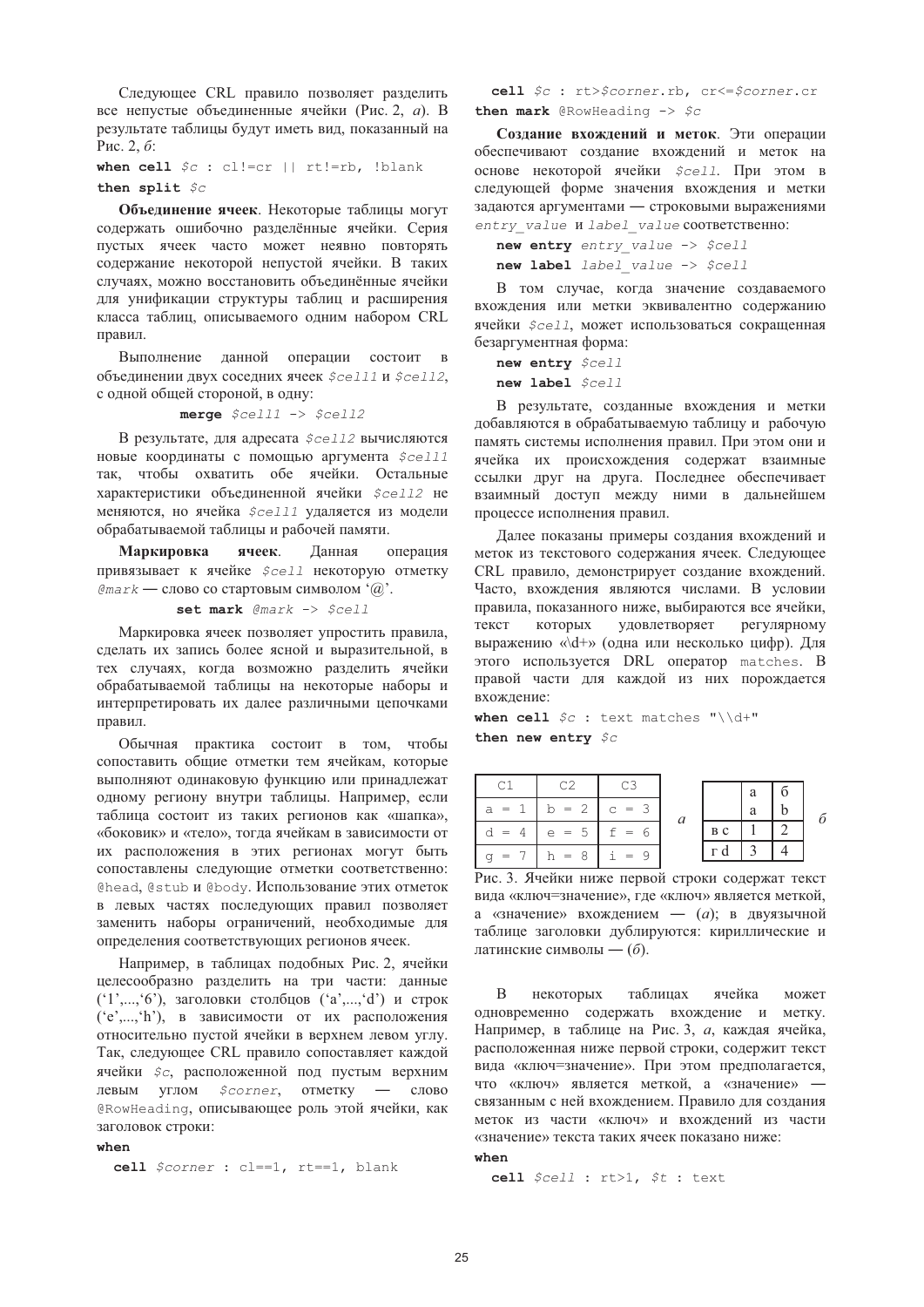then

new label left  $($  $(t, '=') ->$   $%$ new entry right  $( $t, ' =') \rightarrow $cell$ 

Другим примером являются таблицы (Рис. 3, 6), где информация дублируется на двух языках. Предполагая, что ячейка содержит два слова, одно на русском, а другое на английском, и оба являются метками, то можно использовать следующее CRL правило для создания соответствующих меток: when

```
cell \zeta_c : cl==1 || rt==1, !blank,
    \zeta t : text
thennew label extract($t, "[a-\pi]+") -> $c
```
new label extract( $\zeta t$ , "[a-z]+") ->  $\zeta c$ 

В правиле CRL функция extract извлекает из текста \$t ячейки \$c его часть, удовлетворяющую регулярному выражению, переданному во втором аргументе.

Категоризация Язык **CRL** меток. предусматривает два способа категоризации меток. В первом из них метка *\$label* ассоциируется с выбранной категорией *\$category*, доступной в рабочей памяти:

set category \$category -> \$label

Во втором, аргумент является строковым выражением *category* name, определяющим имя категории:

set category category name -> \$label

Здесь, прежде всего, выполняется поиск данной категории по заданному имени в модели обрабатываемой таблицы. Если категория с таким именем существует, то она связывается с меткой \$label. В противном случае, в модели создается новая категория с именем category name, после чего она ассоциируется с адресатом \$label.



Рис. 4. Ячейка в верхнем левом углу содержит имена двух категорий: 'А' для меток, формируемых из ячеек шапки ('a1', 'a2'), и 'В' для меток из боковика ('b1', 'b2', 'b3') — (а); иерархия меток, формируемая отступами в тексте ячеек боковика - $(6)$ .

Далее рассматривается пример связывания меток с некоторой категорией по её имени. В некоторых таблицах ячейки могут содержать имена категорий, например Рис. 4, а. Для таблиц подобных показанной на Рис. 4, а, следующее правило может быть использовано, чтобы сопоставить метки, формируемые из ячеек шапки, и категорию, сгенерированную из текста ячейки в левом верхнем **VLIIV:** 

 $when$ 

cell \$corner : cl==1, rt==1, \$t : text label \$label : cell.cl > \$corner.cr

then set category token  $(5t, 0) \rightarrow 5$ label

Здесь, CRL функция token возвращает первое слово из текста \$t, взятого из ячейки в верхнем левом углу *\$corner*. Результат используется в качестве имени категории, ассоциируемой с меткой \$label.

Ассоциирование меток. Две метки могут быть ассоциированы друг с другом как родительский \$label1 и дочерний узел \$label2, формируя иерархию (дерево) внутри некоторой категории:

set parent label \$label1 -> \$label2

Предполагается, что все метки, связанные между собой такими отношениями в некоторое дерево, должны принадлежать одной категории. Обратное приводит к аварийному завершению интерпретации таблицы.

Кроме того, такие связи формируют составные значения меток следующим образом. Если в дереве меток существует путь: \$label1,...,\$labeln, где \$label1 - его корень, то составное значение метки \$labeln включает значения всех узлов в этом пути в порядке их вложенности, начиная с корня. Восстановление составных значений может быть полезным, в тех случаях, когда имеющее смысл значение одной метки требует дополнительного прочтения нескольких других меток.

Пример отношений между метками представлен Pис. 4,  $\delta$ . Предполагается. что **VDOBHИ** на заголовков строк в вложенности боковике, формируемые отступами от левого края в тексте, отражаются в иерархию меток. В таблице на Рис. 4, б каждый уровень вложенности добавляет отступ равный четырем пробелам. Следующее CRL правило на основе сделанных предположений строит деревья соответствующих меток: when

```
cell \zeta c1 : cl==1, \zeta 11 : label
  cell $c2 : cl==1, rt>>c1.rt,
    indent == $c1.indent+4, $12 : label
  no cells : cl == 1, rt>$c1.rt,
    rt<$c2.rt, indent == $c1.indent
then set parent label $11 -> $12
```
Группировка меток. В некоторых таблицах, можно восстановить, что нескольких меток принадлежат одной категории, используя только пространственные и стилевые характеристики ячеек, но, в тоже время, не определяя какая именно это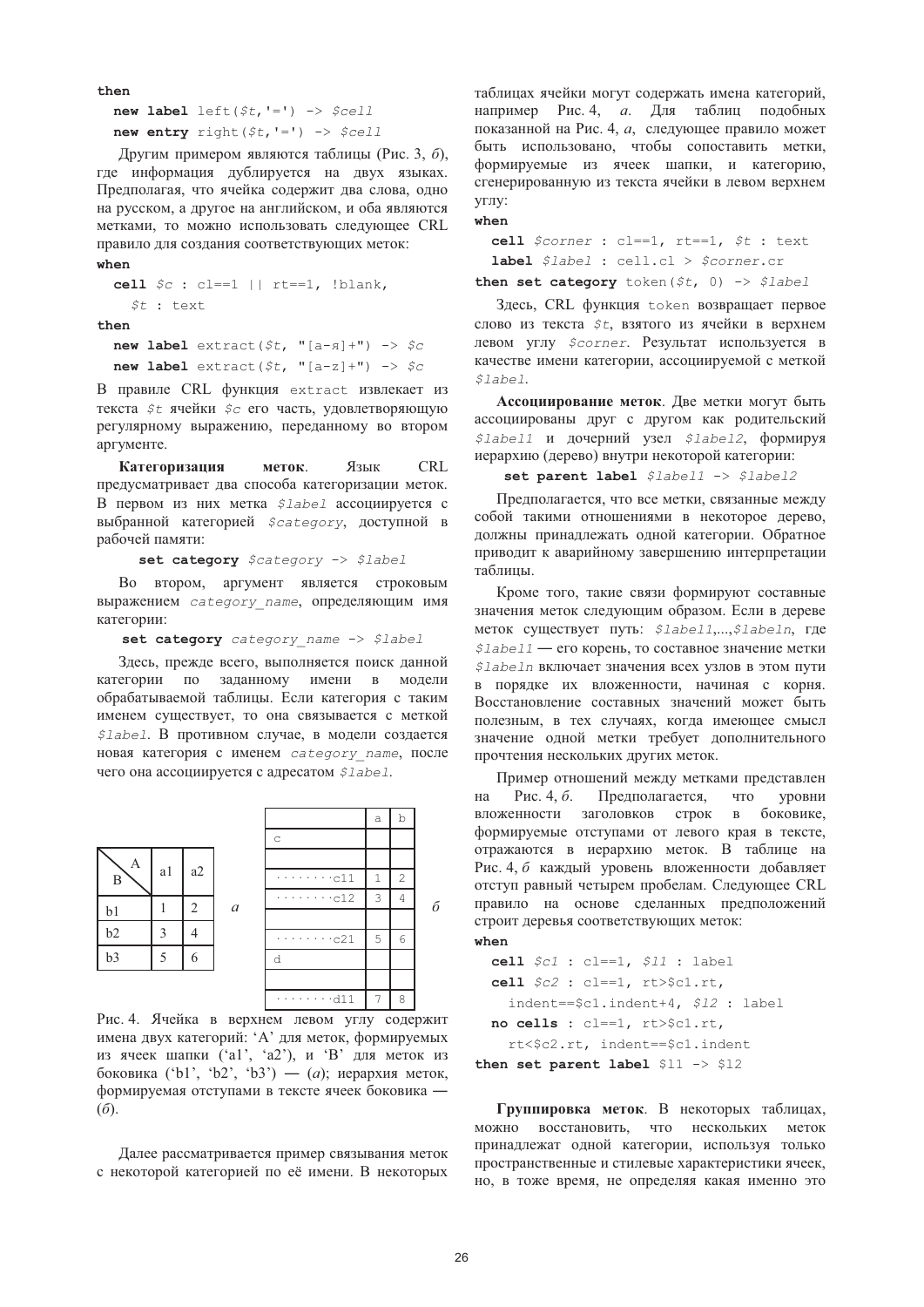категория. Например, в сводных таблицах, являющихся результатом многомерного анализа данных, часто каждая строка внутри «шапки», каждый столбец внутри «боковика», формируется метками отдельной категории. В таких случаях, можно определить, что метки, порожденные из ячеек одной строки (столбца), принадлежат одной категории.

Описанная возможность реализуются в CRL с помощью группировки меток. Две метки *\$labell* и \$label2 могут быть отнесены к одной группе следующим образом:

 $group$   $$label1$  ->  $$label2$ 

Группа является набором меток. Когда одна из меток (аргумент или адресат) уже принадлежат некоторой группе, то вторая также добавляется в неё. Если обе ячейки принадлежат двум разным группам, то обе группы объединяются в одну.

В том случае, когда сгруппированная метка ассоциируется с некоторой категорией,  $T<sub>O</sub>$ предполагается, что все остальные метки из той же самой группы также должны принадлежать данной категории. После этого, все не категоризированные метки этой группы, также ассоциируются с данной категорией. Попытка связать метки из одной группы с разными категориями приводит аварийному завершению интерпретации таблицы.

Те группы, метки которых не сопоставлены категориям, рассматриваются как анонимные категории. По завершении исполнения правил, для каждой из них создается отдельная категория с автоматически сгенерированным именем, с которой ассоциируются все её метки.

Например, предполагая, что в таблицах на Рис. 2, метки, сгенерированные из заголовков строк и расположенные в одном столбце, составляют одну категорию, можно записать следующее правило: when

```
cell@RowHeading $c1 : $11 : label
cell@RowHeading $c2 : cl == $c1.cl,
  cr == $cl.cr, $12 : label
```

```
then group $11 -> $12
```
В результате будут созданы группы меток, определяющие анонимные категории, например, для таблиц на Рис. 2: {'e', 'f'} и {'g', 'h'}. Аналогичное правило можно записать для меток, порожденных из заголовков столбцов и при этом расположенных в одной строке.

Ассоциирование вхождений. Данная операция связывает вхождение \$entry с меткой \$label:

add label \$label -> \$entry

При этом выполняется проверка базового условия: вхождение может быть связано только с одной меткой в каждой категории. Нарушение этого предположения останавливает дальнейший процесс интерпретации таблиц.

С другой стороны, каждая метка, сопоставленная вхождению, должна принадлежать некоторой категории. Поэтому, если метка *\$label* не связана с категорией, то ассоциирование вхождения Sentry отклалывается. Вместо этого, данная метка становится кандидатом, а попытка ассоциировать вхождение *\$entry* с ней, выполняется только после её категоризации.

Также, ассоциирование вхождения Sentry и метки со значением, заданным строковым выражением label value, из выбранной категории \$category может выполняться в следующей форме:

add label label\_value<br>from \$category -> \$entry

В этом случае, выполняется поиск метки по представленному значению label value среди меток категории *\$category*. Когда такой метки нет, то она создаётся внутри данной категории. Затем, найденная или созданная метка связывается с вхождением \$entry.

Еще один способ ассоциировать вхождение \$entry и метку со специфицированным значением label value cocтоит в использовании имени категории, заданного строковым выражением category name, вместо переменной, ссылающейся на неё, как показано ниже:

#### add label label value from category name  $\bar{z}$  > \$entry

Обработка такого следствия начинается с проверки: существует ли в модели таблицы категория с заданным именем category name. Если нет, то создаётся пустая категория с таким именем. Далее найденная или созданная категория используется в данной операции как описано выше: для поиска или создания метки со значением label value.

Следует отметить, что две последние формы позволяют создавать метки независимо от ячеек, определяя их непосредственно в CRL правилах. Эта возможность является важной, поскольку часть меток не может быть сгенерирована из содержания ячеек обрабатываемой таблицы. Например, для некоторого набора таблиц исключительно из контекста может быть известно, что представленные в них данные характеризуются некоторой единицей измерения, временем или местом. В таком случае, целесообразно включить такую информацию напрямую в CRL правила.

Далее приводятся примеры ассоциирования вхождений. Создание метки независимо от ячеек показано в следующем CRL правиле: каждое вхождение ассоциируется с заданной меткой "tons" из категории "unit":

when entry \$e then add label "tons" from "unit"  $\rightarrow$  \$e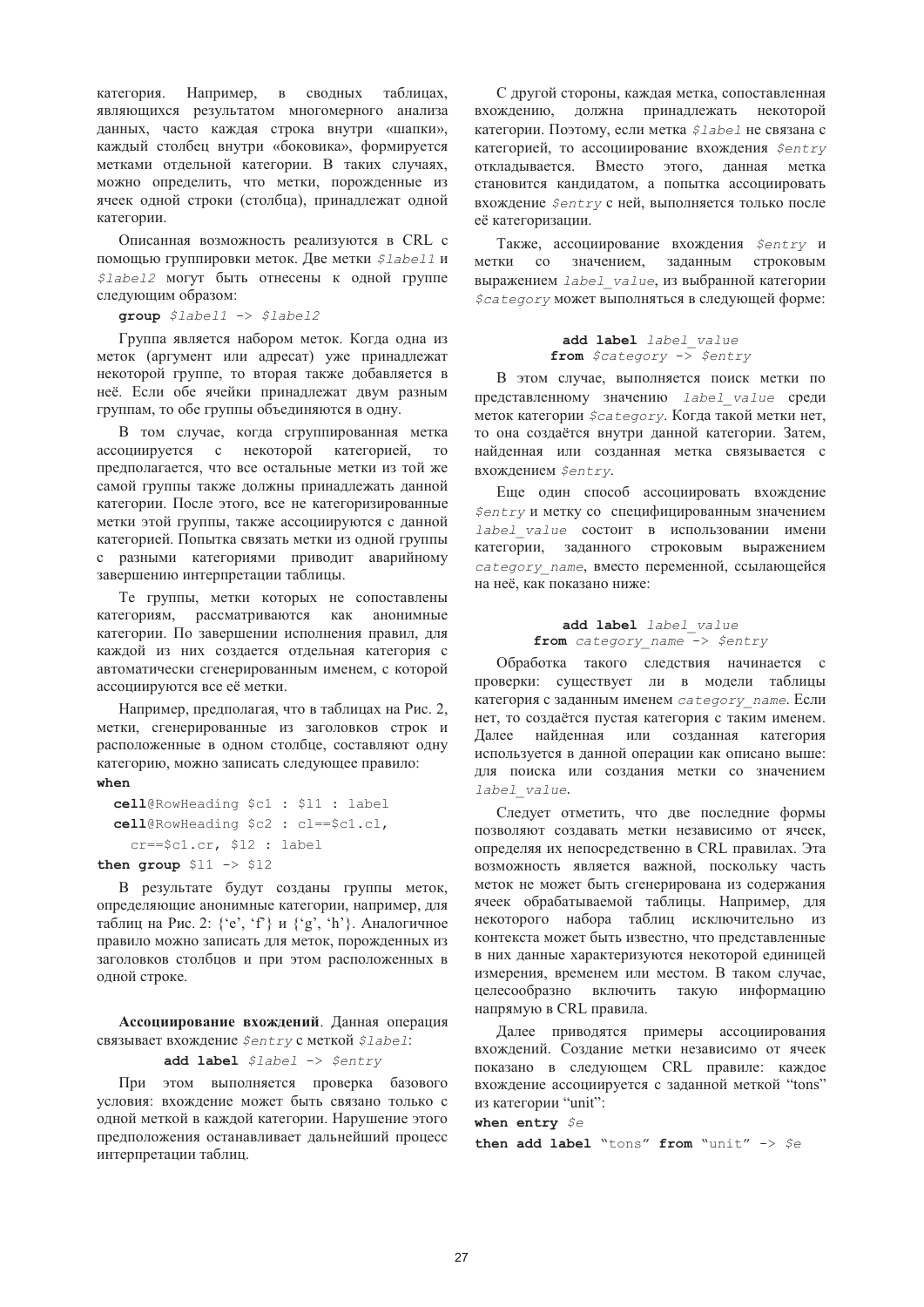|             | a | b    |                  |    | α   |    |   |
|-------------|---|------|------------------|----|-----|----|---|
| $\mathbf c$ |   | $2*$ |                  |    | 阿爾法 | 公測 |   |
|             |   |      |                  |    |     |    |   |
| d           |   | 4**  | $\boldsymbol{a}$ | 伽馬 |     | Ξ  | б |
| $*$ u       |   |      |                  |    |     |    |   |
| $**_{V}$    |   |      | 三角洲              | Ξ  | 四   |    |   |

Рис. 5. Таблица содержит сноски ('u' и 'v') — (а); каждая непустая ячейка содержит либо две метки, либо лва вхожления — (б).

В таблице, показанной на Рис. 5, а, вхождения  $2'$  и  $4'$  связаны со сносками  $u'$  и  $v'$ соответственно через ссылки '\*' и '\*\*'. Такие сноски могут интерпретироваться как метки из специальной категории. Следующее CRL правило может быть использовано для подобных таблиц, чтобы ассоциировать вхождения с метками, созданными из таких сносок, использую ссылки, представленные последовательностями символов  $4*2$ 

when

```
cell $footer : rb == table.numOfRows,
  $fn: textentry \oint e: cell.text matches ".+\\*+",
  $ref: extract(cell.text, "\\\\
```
 $then$ 

```
add label between ($fn, $ref, '\n')
  from "Footnote" -> $e
```
В левой части этого правила, мы запрашиваем «подвал» таблицы *\$footer*, самую нижнюю ячейку, с текстом Sfn, и вхождения Se, связанные ячейки которых содержат текст, удовлетворяющий регулярному выражению (. + \\*+). При этом ссылка на сноску  $(\n\cdot *)$ запоминается в переменной  $\xi$ ге  $f$ . В правой части, CRL функция извлекает подстроку из текста сносок \$fn, между вхождением \$ref ссылки на сноску и символом перевода на новую строку  $(\n\lambda n)$ .

В некоторых таблицах ячейки могут содержать по нескольку меток или вхождений (Рис. 5, 6). Как это было отмечено в разделе 3, каждый факт, представляющий ячейку, имеет два упорядоченных набора: один для хранения ссылок на метки, другой для ссылок на вхождения. Это позволяет получить доступ к меткам и вхождениям по их индексам в этих наборах. Например, следующее правило демонстрирует ассоциирование вхождений  $\mathbf{c}$ метками по их индексам для двуязычных таблиц, подобных Рис. 5, б:

### when

```
cell \zeta c1 : containsLabel()
  cell $c2: contains Entry(),
     cl == $c1.c1 || rt == $c1.rtthenadd label $c1.label[0] \rightarrow $c2.entry[0]add label \text{Sc1}, \text{label}[1] \rightarrow \text{Sc2}, \text{entry}[1]
```
В данном правиле предполагается, что в предшествующем процессе исполнения правил метки и вхождения на одном языке были созданы в ячейках первыми и соответственно имеют индекс 0, а на другом сгенерированы вторыми и их индекс 1.

Вспомогательные следствия. Дополнительно к описанным следствиям язык CRL предоставляет также ряд вспомогательных операций, таких как: изменение текстового содержания ячейки, значения вхождения или метки; обновление фактов в рабочей памяти; и вывода отладочной информации в командную строку.

# 5 Заключение

Таблицы от некоторого поставщика (издателя) часто следуют набору заданных требований. В результате они могут обладать достаточной схожестью структуры, стиля и содержания, чтобы разработать для их анализа и интерпретации отдельный набор продукционных правил. Во многих случаях, это позволяет формировать предположения о таблицах в виде наборов таких правил (баз знаний), вместо того чтобы встраивать их в алгоритмы обработки.

В работе [15] экспериментально показано, что правила анализа и интерпретации таблиц могут разрабатываться на языке DRL и исполнятся в системе Drools Expert. Данный язык имеет общее назначение для представления продукционных правил, но для правил анализа и интерпретации таблиц достаточно использовать только часть его возможностей. Исследование этих возможностей привело к созданию предметно-ориентированного языка CRL, основанного на DRL конструкциях. Язык **CRL** скрывает несушественные лля рассматриваемых задач детали DRL конструкций и позволяет сфокусироваться на реализации логики правил анализа и интерпретации таблиц. При этом CRL правила могут транслироваться в формат DRL.

Предлагаемый нами подход ориентирован на использование  $\mathbf{B}$ процессе интеграции неструктурированных табличных данных. Язык  $CRL$ может применяться ДЛЯ разработки программного обеспечения ETL на уровни трансформации табличной информации, содержащейся в электронных таблицах, документах текстового процессора, веб-страницах.

исследование Дальнейшее  $\mathbf{M}$ развитие предлагаемого подхода требует разработки, и внедрения в языки правил функций обработки строк, очистки табличных данных, и анализа расположения ячеек.

Работа выполнена при финансовой поддержке РФФИ (грант № 15-37-20042 ) и Совета по Президента (стипендия грантам  $P\Phi$  $C\Pi$ 3387.2013.5).